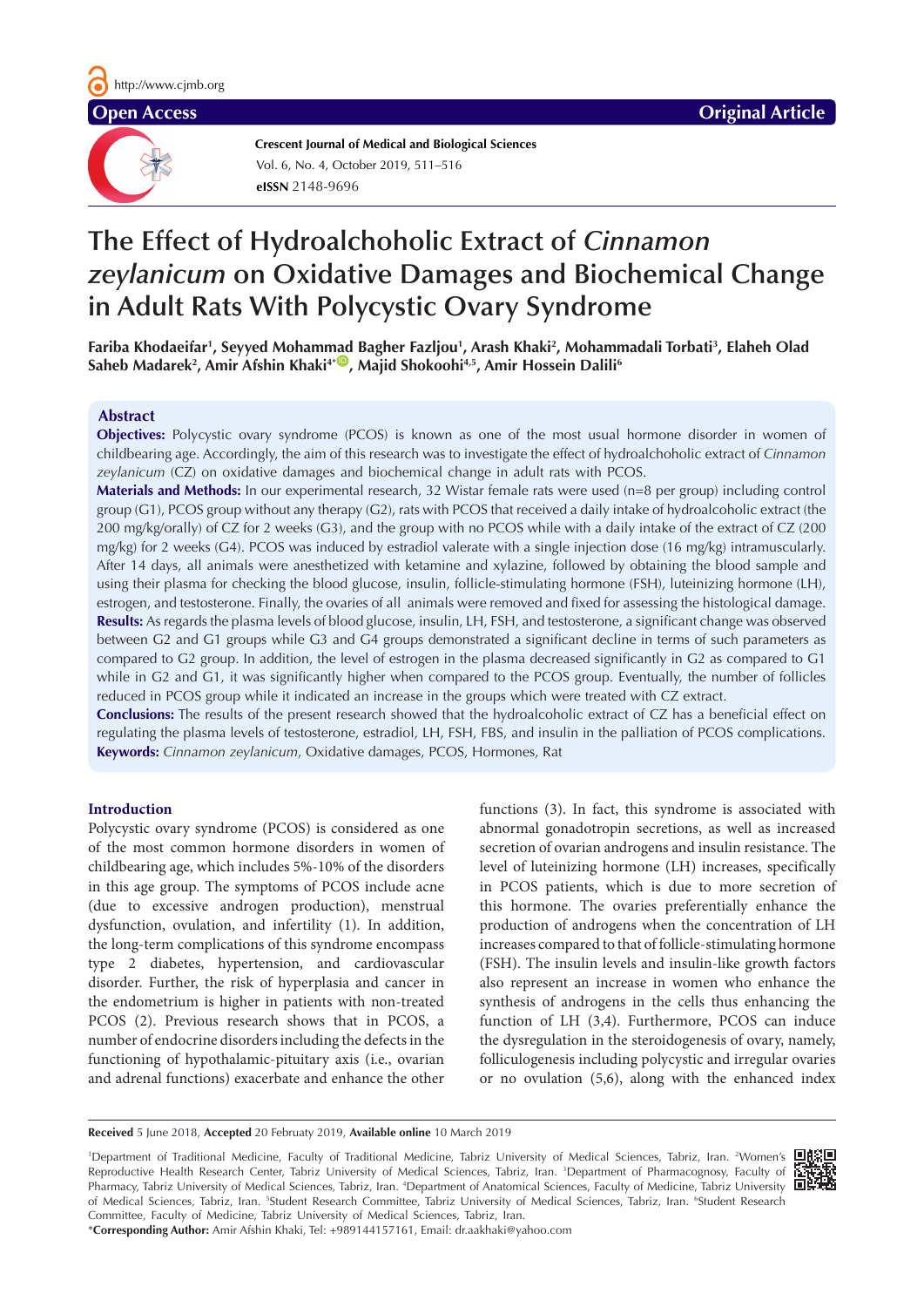of oxidative stress (7,8). Although there is no especial approved drug for the therapy of PCOS, the common signs and symptoms of PCOS are often treatable (9,10).

Herbal medicine has long been used for treating sexual disorders in females since it includes several components with a pharmacological activity exhibiting promising impacts in the treatment of PCOS and diabetic patients  $(11,12)$ .

*Cinnamon zeylanicum* (CZ) is dried in tubular shapes with the outer and interior surfaces of cyan and brown, respectively (13). The skin of CZ includes 0.5-2.5% essential oil, including more than fifty variant compounds of which 65-80% is aldehyde cinematous. The other components are cinnamic acid, phenolic syntax (e.g., eugenol, fledron, and safrole), terpene components (e.g., limonene and linalool), aldehyde transcine, tannin, coumarin, resin, phenylpropane compounds (e.g., aldehyde hydroxy cinnamate and mannitol). Moreover, the main components of CZ encompass aldehyde (65%-80%) and eugenol (10%), which have the highest antibacterial activity related to cedar aldehyde. CZ has a high antioxidant activity, as well as having antibacterial properties (14).

Considering that this plant has a lot of antioxidant properties and is used in traditional medicine, the current study used CZ to evaluate the effects of the extract of this herb on PCOS which was induced in rats.

# **Materials and Methods**

Thirty-two animals (female Wistar rats weighing 200±20 g) were utilized in the present study. All the rats were purchased from the Razi Institute, then intently kept in the animal laboratory of the Faculty of Medicine of Tabriz University of Medical Sciences at a standard situation (The temperature of 25° C and 12 h light/12 h dark), and had free access to food and water.

#### Study Design and Experimental Groups

All rats were randomly separated into 1 healthy group and 3 experimental groups as follows.

- 1. Healthy group (control), that were prescribed the normal saline (orally and daily);
- 2. Polycystic ovary syndrome (PCOS) group (PCO), in which PCOS was induced by a single dose of estradiol valerate (16 mg/kg) intramuscularly (Sigma, USA) that was solved in 0.2 mL sesame oil (15, 16);
- 3. PCOS group + prescribing *Cinnamon zeylanicum* (CZ) extract orally (200 mg/kg) for 14 days (PCA);
- 4. Sham group (CA) + prescribing the extract of CZ orally (200 mg/kg) without PCOS induction for 14 days.

The estrus cycle was confirmed by the vaginal smear in all rats with PCOS. According to Roushangar and Rad (17), all the studied animals were anesthetized by ketamine and xylazine (5/1 mg/kg) after the remedy period, followed by deriving the blood samples from the left ventricle of the rat heart and centrifuging the samples at 3000 g for plasma separation. The serum sample was kept at -80° C until the subsequent assessment.

# Preparation of the Hydroalcoholic Extract of *Cinnamon zeylanicum*

About 0.5 kg of this herbal medicine was purchased to obtain the CZ extract. First, the plant was powdered and then solved in ethanol 50% and kept at the room with 25º C temperature on a shaker (Thermo Fisher) for 48 hours in order to provide the extract. Next, the produced solution was filtered and centrifuged at 3000 rpm for 5 minutes, followed by infusing the eventuated solution into an opentop dish and vaporizing the solvent. Finally, the resulted extract was solved in normal saline to attain a suitable concentration.

# Measurement of the Serum Levels of Testosterone, Estrogen, Follicle-stimulating Hormone, and Luteinizing Hormone

The hormone levels in plasma were quantified by ELISA Kits (Demeditec Diagnostics, Germany) for estrogen and testosterone with an analytical sensitivity of 0.08 ng/mL. Correspondingly, the plasma levels of FSH and LH were examined with a Cusabio Kit (China) specified for the rats with a sensitivity of 0.15 mLU/mL using the ELISA method.

# Measurement of Oxidative Stress Marker

The level of malondialdehyde (MDA) in the plasma was assessed by locating 0.20 mL of serum into a microtube which included 3.0 mL of glacial acetic acid then, 1% thiobarbituric acid in 2% NaOH was added to the microtube. Next, the tube was placed in the boiling water for 15 minutes. After cooling the microtube, the absorbance of the pink-colored product was read at 532 nm. Additionally, the calibration curve was produced by MDA tetrabutylammonium salt obtained from Sigma, the USA (18,19). The plasma levels of superoxide dismutase (SOD) and glutathione peroxidase **(**GPX) were measured by an ELISA reader device (Antus) according to the protocols of the kits (Randox and Ransod, the UK, with a sensitivity of <S1 standard value).

#### Histological Study

After tissue sampling, the ovarian was placed in formalin solution 10% for fixation. Then, the samples were dehydrated by placing in ethanol and embedded in paraffin. Likewise, the cut of the tissue samples was created with five microns thick and then deparaffinized and stained with haemotoxylin and eosin. To accomplish histopathological studies, the tissue sections of each ovarian sample were auscultated from the ovary cortex to the medulla in a spirally and clockwise direction, followed by enumerating the number of primary, per-antral, antral, cystic follicle, and yellow body in each slide. The above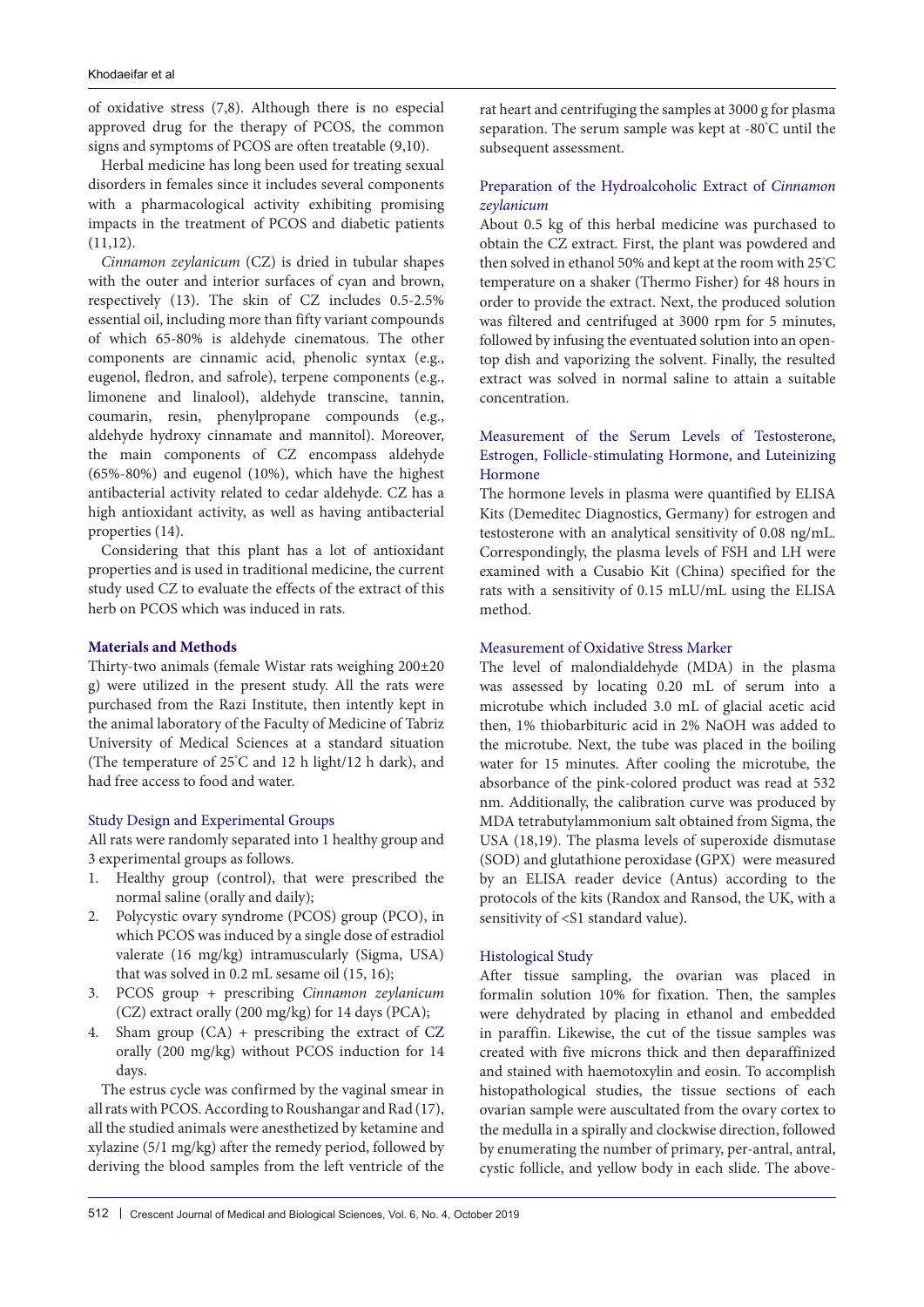mentioned parameters were compared between the study groups (19-21).

#### Statistical Analysis

All the obtained data were analyzed by SPSS software, version 19 (USA), presented as mean ± SEM, and finally, compared by one-way ANOVA and Tukey post hoc test. *P*<0.05 was considered as statistically significant.

#### **Results**

# The Serum Levels of Testosterone, Estrogen, Luteinizing Hormone, and Follicle-Stimulating Hormone

The plasma level of testosterone was significantly higher in polycystic ovary (PCO) group when compared to the control group (*P*<0.05). On the other hand, the testosterone levels in the plasma significantly reduced in in the treated groups (PCA & CA) as compared to polycystic ovary syndrome (PCOS) group ( $P < 0.05$ ). However, a significant difference was observed between the PCOS and control groups in terms of plasma estrogen levels (*P*<0.05). In other words, the plasma level of estrogen significantly enhanced in the treated groups with the extract of CZ as compared to PCO (*P*<0.05). Similarly, the ratio of LH/FSH levels in PCOS group was significantly higher compared to the control group  $(P<0.05)$ . Conversely, the levels of gonadotropin hormones in the plasma demonstrated a significant reduction in groups that were treated with CZ extract relative to PCOS group (*P*<0.05), the details of which are provided in Table 1.

# Plasma Level of Superoxide Dismutase, Glutathione Peroxidase and Malondialdehyde

The plasma levels of GPX and SOD significantly decreased in PCOS group compared to control (*P*≤0.05) and the therapy groups that were treated with the extract of CZ Aromaticum significantly enhanced the level of SOD and GPX when compared with PCOS. In addition, the plasma MDA level was higher in the PCOS group when compared to the control group (*P*<0.05). On the other hand, in PCA and CA groups, the level of MDA was significantly lower than the PCO group (*P*<0.05). Figures 1-3 summarize the data related to this section.

# The Results of Follicles Counting

Table 2 demonstrates the count of primary, pre-antral,



#### **Figure 1.** Serum Level of Malondialdehyde.

*Note.* Control: Control group; PCOS: PCOS group that received normal saline; PCA: PCOS group that was given the hydroalcoholic extract of *Cinnamon zeylanicum* (200 mg/kg), CA: Healthy group which took the hydroalcoholic extract of *Cinnamon zeylanicum* (200 mg/kg); PCOS: Polycystic ovary syndrome. The symbol a indicates a substantial difference with the control group and symbol b displays the notable difference with PCOS group (*P*<0.05).





*Note.* Control: Control group; PCOS: PCOS group that received normal saline; PCA: PCOS group that was given the hydroalcoholic extract of *Cinnamon zeylanicum* (200 mg/kg), CA: Healthy group which took the hydroalcoholic extract of *Cinnamon zeylanicum* (200 mg/kg); PCOS: Polycystic ovary syndrome. The symbol a indicates a substantial difference with the control group and symbol b displays the notable difference with PCOS group (*P*<0.05).

antral, and cystic follicles, along with the number of yellow bodies, and the micrograph of ovaries is illustrated in Figure 4. The primary follicles count significantly reduced in group 2 compared to group  $1$  ( $P < 0.05$ ). Moreover, a notable diversity was found between PCO and treated groups (*P*<0.05). The pre-antral follicles count in the PCOS group represented a significant decrease as

**Table 1.** The Plasma Testosterone, Estrogen, LH, and FSH Levels in All Groups

| <b>AND IT MOTHER RESERVED MORE EXERCIT LETTER IN THE CHOICH CHORD</b> |                  |                               |                               |  |  |  |
|-----------------------------------------------------------------------|------------------|-------------------------------|-------------------------------|--|--|--|
| $LH$ (ng/mL)                                                          | $FSH$ (ng/mL)    |                               | Estrogen (pg/mL)              |  |  |  |
| $2.01 \pm 0.131$                                                      | $2.52 \pm 0.149$ | $0.53 \pm 0.050$              | $50.71 \pm 3.45$              |  |  |  |
| $3.27 \pm 0.159$ <sup>a</sup>                                         | $2.58 \pm 0.369$ | $2.99 \pm 0.078$ <sup>a</sup> | $35.00 \pm 2.72$ <sup>a</sup> |  |  |  |
| $2.39 \pm 0.052^{\rm b}$                                              | $2.77 \pm 0.113$ | $1.59 \pm 0.064^b$            | $44.50+1.26^b$                |  |  |  |
| $2.07 \pm 0.049^{\rm b}$                                              | $2.51 \pm 0.168$ | $0.52 \pm 0.030^{\circ}$      | $50.14 + 3.23^b$              |  |  |  |
|                                                                       |                  |                               | Testosterone (ng/mL)          |  |  |  |

*Note.* Control: Control group; PCOS: PCOS group that received normal saline; PCA: PCOS group which received the hydroalcoholic extract of *Cinnamon zeylanicum* (200 mg/kg); CA: Healthy group that took the hydroalcoholic extract of *Cinnamon zeylanicum* (200 mg/kg); LH: luteinizing hormone; FSH: folliclestimulating hormone; PCOS: polycystic ovary syndrome. All data are exhibited as mean  $\pm$  SE.

The symbol a Shows a substantial difference with the control group and symbol and symbol b means the notable difference with PCOS group (*P*<0.05).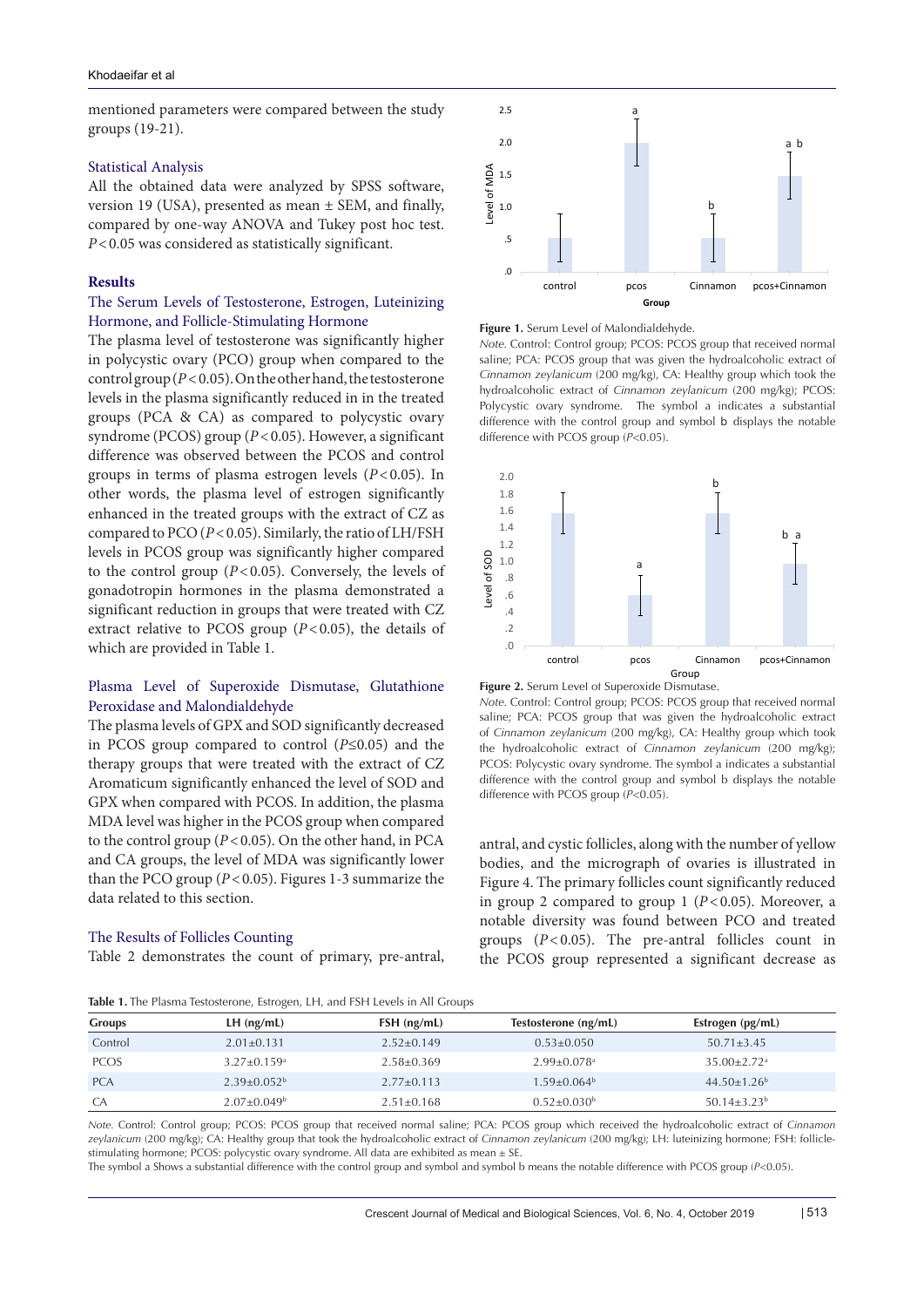

**Figure 3.** Serum Level of Glutathione Peroxidase.

*Note.* Control: Control group; PCOS: PCOS group that received normal saline; PCA: PCOS group that was given the hydroalcoholic extract of *Cinnamon zeylanicum* (200 mg/kg), CA: Healthy group which took the hydroalcoholic extract of *Cinnamon zeylanicum* (200 mg/kg); PCOS: Polycystic ovary syndrome. The symbol a indicates a substantial difference with the control group and symbol b displays the notable difference with PCOS group (*P*<0.05).

compared to control group  $(P<0.05)$  while this count was significantly higher in both therapy groups compared to PCOS group (*P*<0.05). However, PCOS group showed a substantial reduction in counting the antral follicles when compared with the control group (*P*<0.05). On the other hand, the count of antral follicles significantly increased in groups that received 200 mg/kg CZextract relative to the PCOS group,  $(P < 0.05)$ . However, the number of cystic follicles significantly enhanced again in the PCOS group compared to the control group (*P*<0.05) while the count of cystic follicles significantly decreased by treatment with CZ extract as compared to PCO groups that received no treatment  $(P<0.05)$ . In addition, evaluating the count of yellow bodies represented a significant decline in the PCO group relative to the control group (*P*<0.05). Eventually, a significant enhancement in the count of yellow bodies was observed in PCA and CA groups as compared with the group which was affected by PCOS (*P*<0.05).

#### **Discussion**

Some researchers reported that the PCOS patients have a high level of LH/ FSH, and testosterone while estrogen levels are lower in these patients (16,22). According to these studies, the aromatase level in plasma reduced

**Table 2.** The Count Offollicles and Yellow Body in Studied Groups



**Figure 4.** The Histological Findings in the Studied Groups.

*Note.* 1: Control group; 2: PCO group that was given the normal saline by oral gavage; 3: CA: Healthy group which received the hydroalcoholic extract of *Cinnamon zeylanicum* (200 mg/kg); 4: PCA (PCOS group) that was treated with the hydroalcoholic extract of *Cinnamon zeylanicum*  (200 mg/kg); PCOS: Polycystic ovary syndrome.

in PCOS patients (16,22), which can be a reason for a reduction in the estrogen level in PCOS patients.

The results of our research showed that PCOS induced a significant enhancement in the plasma levels of testosterone and the ratio of LH/FSH while leading to a significant reduction in the plasma levels of estrogen in PCOS group as relative to the control group. Nonetheless, therapy with CZ extract can increase the plasma estrogen levels while it decreases the serum levels of gonadotropins and testosterone. In PCOS groups, several studies indicated that plants with antioxidant property can decrease the serum levels of gonadotropins and insulin (23-25). On the one hand, the findings of another study revealed that the decline of plasma aromatase level in PCOS group is probably related to a decrease in plasma estrogen level (26).

Cytochrome P450c-17α is considered as one of the enzymes whose activity is enhanced in some diseases such as PCOS. Further, it is the basic enzyme in the production of androgens which is straightly incited by insulin in PCOS. According to this subject, CZ can lead

| <b>Groups</b> | <b>Primary Follicles</b>   | <b>Pre-antral Follicles</b> | <b>Antral Follicles</b>   | <b>Cystic Follicles</b>   | <b>Yellow Body</b>        |
|---------------|----------------------------|-----------------------------|---------------------------|---------------------------|---------------------------|
| Control       | $18.4 + 1.14$              | $27.8 + 1.92$               | $16.2 + 1.30$             |                           | $9.4 \pm 1.83$            |
| <b>PCO</b>    | $7.4 + 1.14$ <sup>a</sup>  | $7.2 + 1.30$ <sup>a</sup>   | $3.8 + 1.14$ <sup>a</sup> | $6.8 + 0.54$ <sup>a</sup> | $1.8 + 0.89$ <sup>a</sup> |
| <b>PCA</b>    | $14.4+2.07b$               | $18.4 + 1.14^b$             | $12.4 + 1.94^b$           | $1.4 + 0.54^b$            | $7.6 + 0.70^b$            |
| CA            | $19.2 + 2.38$ <sup>b</sup> | $27.8 + 2.48$ <sup>b</sup>  | $13.6 + 2.07b$            | $0^+$                     | $6.6 + 1.89$ <sup>b</sup> |

*Note.* Control: Control group; PCOS: PCOS group that received normal saline; PCA: PCOS group which received the hydroalcoholic extract of *Cinnamon zeylanicum* (200 mg/kg); CA: Healthy group that took the hydroalcoholic extract of *Cinnamon zeylanicum* (200 mg/kg); LH: luteinizing hormone; FSH: folliclestimulating hormone; PCOS: polycystic ovary syndrome. All data are exhibited as mean  $\pm$  SE.

The symbol a Shows a substantial difference with the control group and symbol and symbol b means the notable difference with PCOS group (*P*<0.05).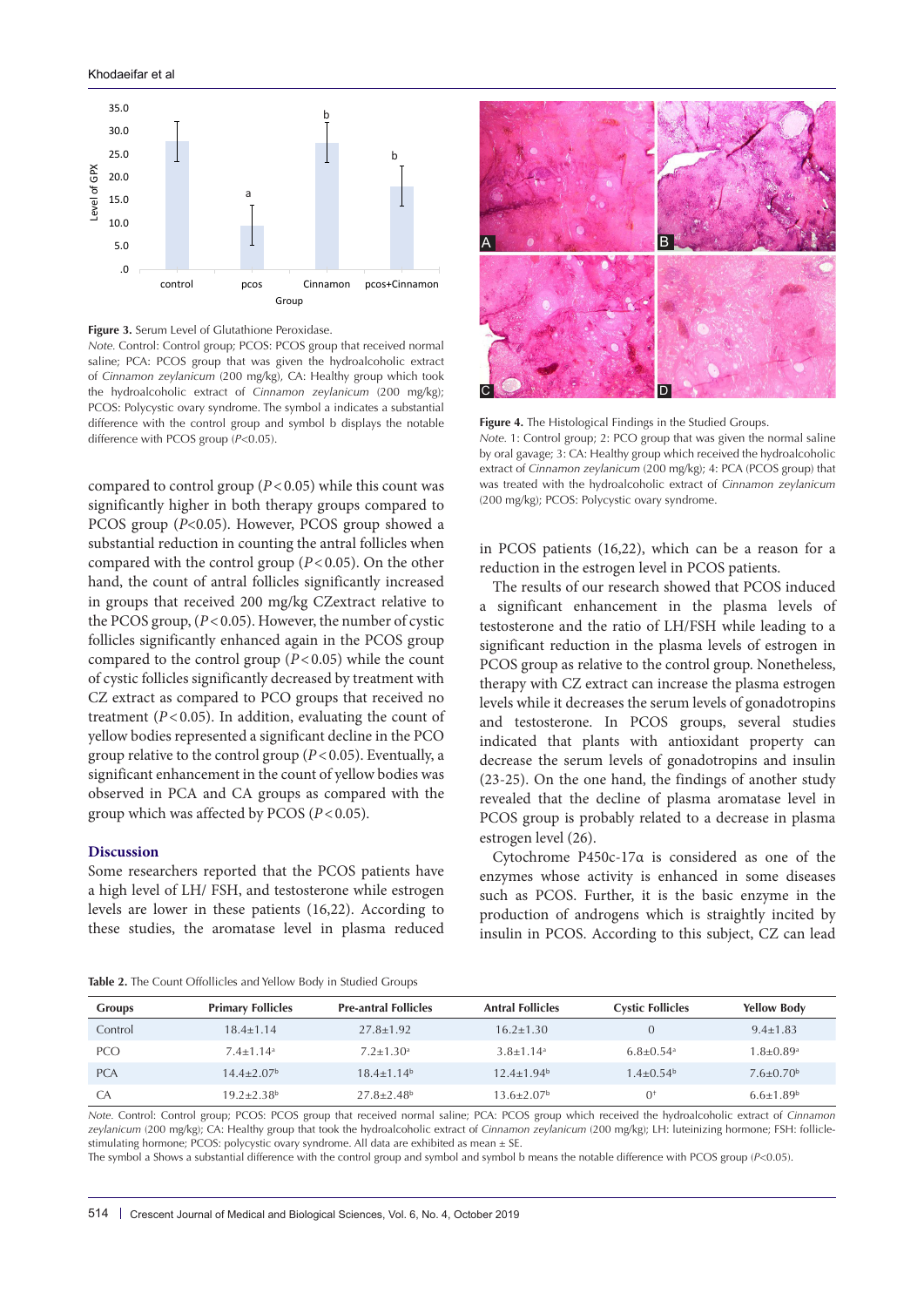to a decrease in plasma insulin levels and the regulation of the level of gonadotropins hormone in plasma (23,24). By acting on the liver, insulin can prevent the secretion of sex hormone-binding protein globulin, therefore, it increases the level of blood androgens, namely, sex hormones (27). Furthermore, metformin can increase the spontaneous ovulation in women with PCOS because it can step down the insulin levels and lead to a reduction in androgen levels (28).

Other complications of PCOS include enhancement in oxidative stress and intracellular reactive oxygen species, which are known as the main pathways preoccupied in PCOS pathogenesis (7,29,30). The results of our research showed that the plasma MDA level significantly enhanced while the SOD and GPX levels in the serum significantly reduced in rats with PCOS. Therefore, the positive effect of antioxidant, associated with the regulatory effect on endocrine characteristics, might prepare new management of PCOS (7, 29). In this study, treatment with the hydroalcholic extract of CZ could increase the level of SOD and GPX in the plasma and a decline in the level of MDA was probably due to high antioxidant capacity and antioxidant compounds available in this plant.

Moreover, the results further revealed that the count of follicles, first, demonstrated a significant reduction in PCOS group while a significant enhancement was later detected in the count of cystic follicles in this group. These phenomena are probably attributed to hyperandrogenism that results in the production of cystic follicles and steps down in the count of the other normal follicles (31). Based on the findings of previous research, the count of atretic follicles enhanced in PCOS whereas the count of healthy antral follicles represented a decline (32). Additionally, Badawy et al. found that the number of healthy follicles decreased in rats with PCOS (33). The results of the present study showed that therapy with CZ extract could increase the number of normal follicles while reducing the count of cystic follicles that are derived from the effects of CZ extract on a decline in plasma insulin level and insulin resistance. This possibly pertains to the presence of antioxidant compounds such as limonene and linalool, aldehyde transcin, tannin, coumarin, resin, as well as phenylpropane compounds such as aldehyde hydroxy cinnamate and mannitol in CZ. It was also indicated that these compounds can reduce insulin resistance and prevent the hyperandrogenis (14,23,24). However, the impact of CZ on preventing the manufacturing of cystic follicles in the groups treated with CZ extract (PCA & CA) may be due to the anti-hyper and rogenic properties of this plant.

# **Conclusions**

Overall, our results revealed that CZ extract can regulate the level of gonadotropin and steroid hormones, decrease the oxidative stress, and finally, enhance the activity of

the antioxidant enzyme. Eventually, the hydroalcoholic extract of CZ could prevent cystic follicle production while increasing the number of normal follicles..

#### **Conflict of Interests**

Authors have no conflict of interests.

#### **Ethical Issues**

All experimental proceeding was accomplished upon obtaining permission from the Ethics Committee of Tabriz University of Medical Sciences under the ethical code of IR.TBZMED.VCR.REC.1397.22.

#### **Financial Support**

The present research received a grant from Tabriz University of Medical Sciences, Tabriz, Iran (grant No. 59579).

#### **Acknowledgments**

The authors would like to thank the Deputy of Research and Technology of Tabriz University of Medical Sciences for the financial support of this research.

#### **References**

- 1. Legro RS. Polycystic ovary syndrome and cardiovascular disease: a premature association? Endocr Rev. 2003;24(3):302-312. doi:10.1210/er.2003-0004
- 2. Prelevic GM. Insulin resistance in polycystic ovary syndrome. Curr Opin Obstet Gynecol. 1997;9(3):193-201.
- 3. Marx TL, Mehta AE. Polycystic ovary syndrome: pathogenesis and treatment over the short and long term. Cleve Clin J Med. 2003;70(1):31-33, 36-41, 45.
- 4. Khodaeifar F, Fazljou SMB, Khaki A, Torbati M, Olad Saheb Madarek E, Khaki AA, et al. Investigating the role of hydroalcoholic extract of *Apium graveolens* and *Cinnamon zeylanicum* on metabolically change and ovarian oxidative injury in a rat model of polycystic ovary syndrome. Int J Womens Health Reprod Sci. 2019;7(1):92-98. doi:10.15296/ ijwhr.2019.15
- 5. Khan KA, Stas S, Kurukulasuriya LR. Polycystic ovarian syndrome. J Cardiometab Syndr. 2006;1(2):125-130; quiz 131-122.
- 6. Ullah A, Jahan S, Razak S, et al. Protective effects of GABA against metabolic and reproductive disturbances in letrozole induced polycystic ovarian syndrome in rats. J Ovarian Res. 2017;10(1):62. doi:10.1186/s13048-017-0359-7
- 7. Gong J, Wu DB, Zhang LL, Li J, Zhao X, Zhang D. [Study on the oxidative stress in the ovaries of a rat model of polycystic ovary]. Sichuan Da Xue Xue Bao Yi Xue Ban. 2015;46(2):238-242, 247.
- 8. Dikmen A, Ergenoglu AM, Yeniel AO, Dilsiz OY, Ercan G, Yilmaz H. Evaluation of glycemic and oxidative/ antioxidative status in the estradiol valerate-induced PCOS model of rats. Eur J Obstet Gynecol Reprod Biol. 2012;160(1):55-59. doi:10.1016/j.ejogrb.2011.09.042
- 9. Vitek W, Alur S, Hoeger KM. Off-label drug use in the treatment of polycystic ovary syndrome. Fertil Steril. 2015;103(3):605-611. doi:10.1016/j.fertnstert.2015.01.019
- 10. Saha L, Kaur S, Saha PK. Pharmacotherapy of polycystic